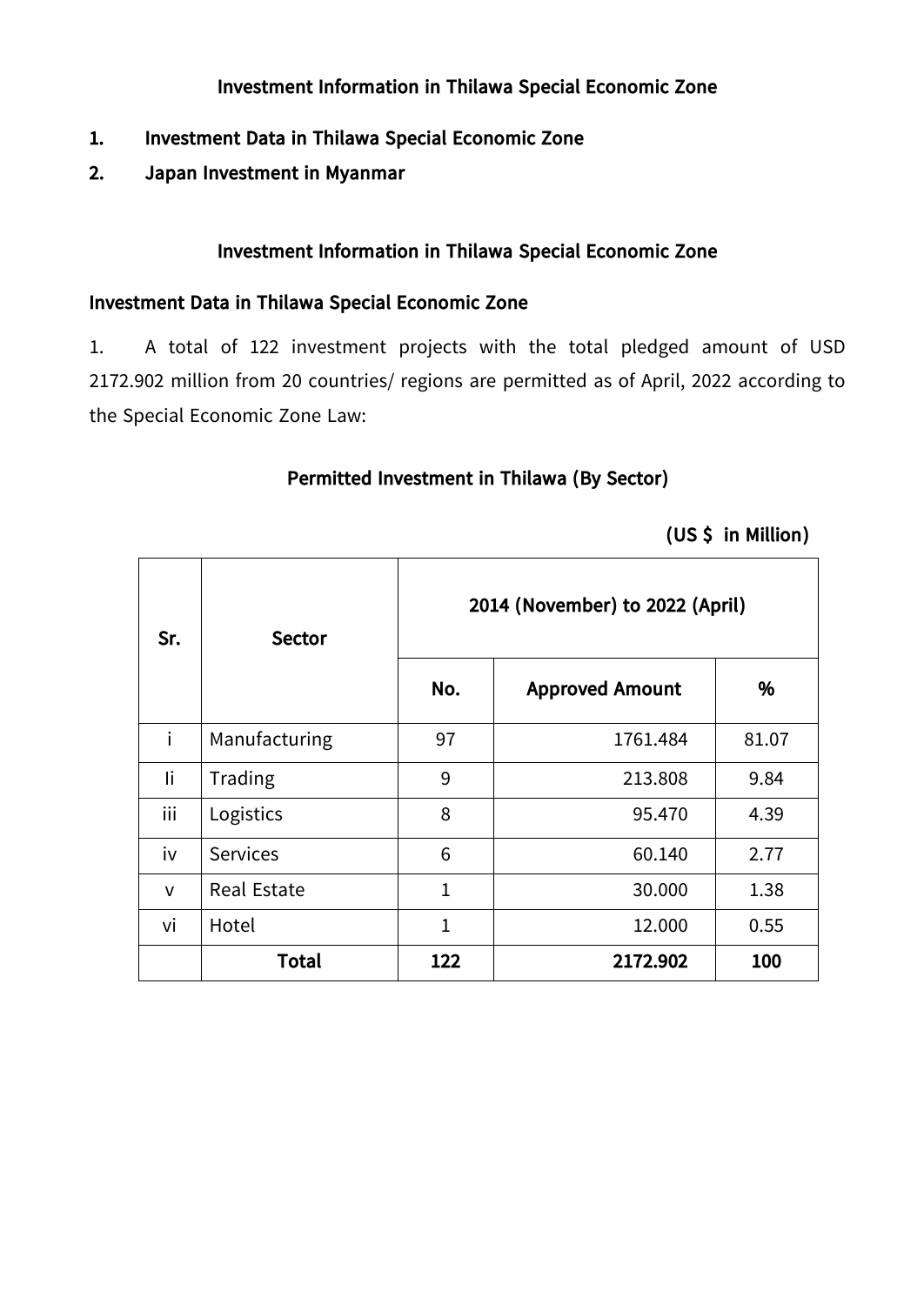## **Permitted Investment in Thilawa (By Country)**

**(US\$ in Million)**

| Sr.          | <b>Country/ Region</b>      | 2014 (November) to 2022 (April) |                                  |       |  |
|--------------|-----------------------------|---------------------------------|----------------------------------|-------|--|
|              | No.                         |                                 | <b>Approved</b><br><b>Amount</b> | %     |  |
| $\mathbf{i}$ | Japan                       | 39                              | 681.388                          | 31.36 |  |
| li           | Singapore                   | 26                              | 656.252                          | 30.20 |  |
| iii          | Thailand                    | 18                              | 190.093                          | 8.75  |  |
| iv           | <b>UK</b>                   | 3                               | 107.229                          | 4.93  |  |
| $\mathsf{V}$ | Republic of Korea           | 6                               | 108.102                          | 4.98  |  |
| vi           | Hong Kong (SAR)             | $\overline{1}$                  | 74.521                           | 3.43  |  |
| vii          | China (Taipei)              | 3                               | 65.293                           | 3.00  |  |
| viii         | Myanmar                     | 4                               | 58.840                           | 2.71  |  |
| ix           | Austria                     | $\mathbf{1}$                    | 64.460                           | 2.97  |  |
| X            | <b>United Arab Emirates</b> | $\mathbf 1$                     | 39.400                           | 1.81  |  |
| хi           | Malaysia                    | $\overline{2}$                  | 25.929                           | 1.19  |  |
| xii          | Australia                   | $\overline{2}$                  | 20.507                           | 0.94  |  |
| xiii         | The Netherlands             | $\overline{2}$                  | 14.400                           | 0.66  |  |
| xiv          | Panama                      | $\mathbf 1$                     | 13.908                           | 0.64  |  |
| XV           | Denmark                     | $\mathbf 1$                     | 13.500                           | 0.62  |  |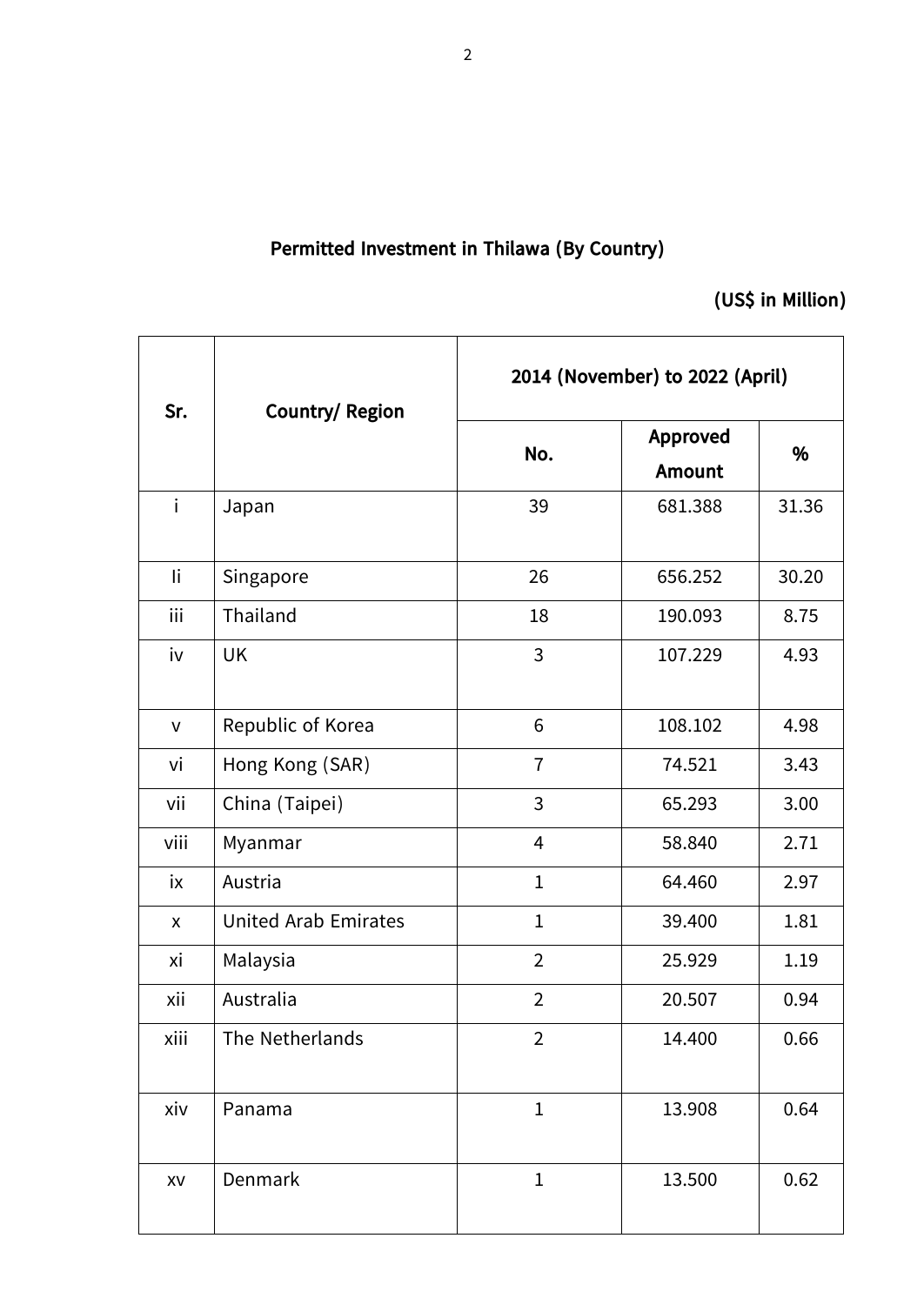| xvi   | China             | 1              | 12.000   | 0.55 |
|-------|-------------------|----------------|----------|------|
| xvii  | Brunei Darussalam | 1              | 8.500    | 0.39 |
| xviii | Vietnam           | $\overline{2}$ | 7.580    | 0.35 |
| xix   | Switzerland       |                | 7.300    | 0.34 |
| XX    | France            | 1              | 3.700    | 0.17 |
|       | <b>Total</b>      | 122            | 2172.902 | 100  |

### **Permitted Investment in Thilawa (Zone)**

**(US \$ in Million)**

| Sr. | Zone                        | 2014 (November) to 2022 (April) |                                |       |  |  |  |
|-----|-----------------------------|---------------------------------|--------------------------------|-------|--|--|--|
|     |                             | No.                             | Approved<br>%<br><b>Amount</b> | No.   |  |  |  |
| i.  | <b>Industrial Zone Area</b> |                                 |                                |       |  |  |  |
| (a) | <b>Promotion Zone</b>       | 72                              | 1629.969                       | 75.01 |  |  |  |
| (b) | Free Zone                   | 46                              | 22.86<br>496.833               |       |  |  |  |
| ii. | <b>Residence and</b>        | 4                               | 46.100                         | 2.12  |  |  |  |
|     | <b>Commercial Area</b>      |                                 |                                |       |  |  |  |
|     | စုစုပေါင်း                  | 122                             | 2172.902                       | 100   |  |  |  |

2. Among them, the existing investment projects in Thilawa Special Economic Zone are as follows:

**Existing Investment in Thilawa (By Sector)**

**(US \$ in Million)**

| 2014 (November) to 2022 (April)<br>Sr.<br><b>Sector</b> |  |
|---------------------------------------------------------|--|
|---------------------------------------------------------|--|

3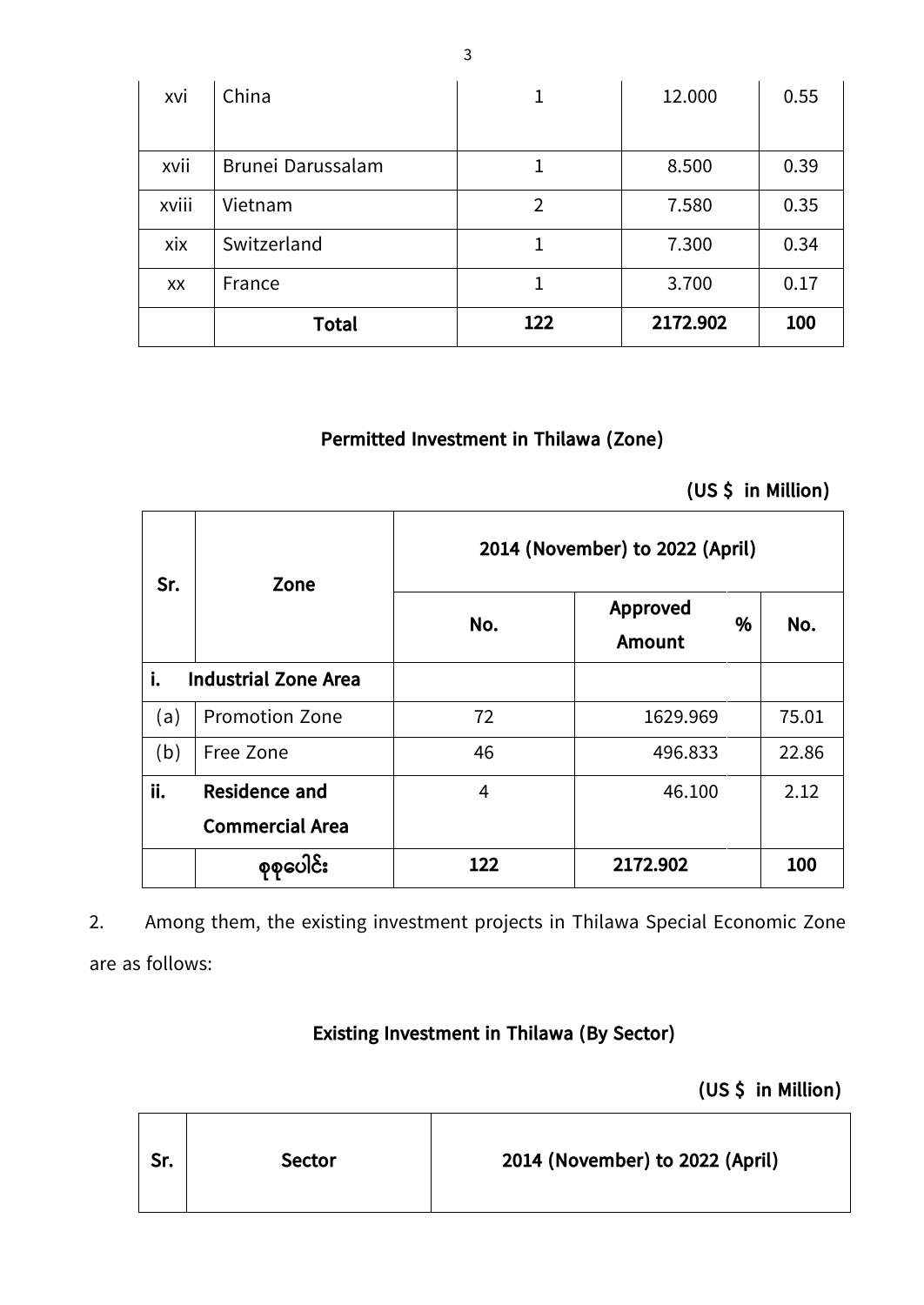|              |                    | No. | <b>Approved Amount</b> | %     |
|--------------|--------------------|-----|------------------------|-------|
| i            | Manufacturing      | 93  | 1710.484               | 80.95 |
| li           | Trading            | 9   | 213.808                | 10.12 |
| iii          | Logistics          | 8   | 95.470                 | 4.52  |
| iv           | <b>Services</b>    | 4   | 51.140                 | 2.42  |
| $\mathsf{V}$ | <b>Real Estate</b> | 1   | 30.000                 | 1.42  |
| vi           | Hotel              | 1   | 12.000                 | 0.57  |
|              | <b>Total</b>       | 116 | 2112.902               | 100   |

## **Existing Investment in Thilawa (By Country)**

## **(US\$ in Million)**

| Sr.          | <b>Country/ Region</b>      | 2014 (November) to 2022 (April) |                           |       |  |  |
|--------------|-----------------------------|---------------------------------|---------------------------|-------|--|--|
|              |                             | No.                             | Approved<br><b>Amount</b> | %     |  |  |
| i.           | Japan                       | 37                              | 672.388                   | 31.82 |  |  |
| li           | Singapore                   | 23                              | 606.252                   | 28.69 |  |  |
| iii          | Thailand                    | 17                              | 189.093                   | 8.95  |  |  |
| iv           | <b>UK</b>                   | $\overline{3}$                  | 107.229                   | 5.07  |  |  |
| $\mathsf{V}$ | Republic of Korea           | 6                               | 108.102                   | 5.12  |  |  |
| vi           | Hong Kong (SAR)             | $\overline{7}$                  | 74.521                    | 3.53  |  |  |
| vii          | China (Taipei)              | 3                               | 65.293                    | 3.09  |  |  |
| viii         | Myanmar                     | $\overline{4}$                  | 58.840                    | 2.78  |  |  |
| iх           | Austria                     | $\mathbf 1$                     | 64.460                    | 3.05  |  |  |
| $\mathsf{x}$ | <b>United Arab Emirates</b> | $\mathbf{1}$                    | 39.400                    | 1.86  |  |  |
| хi           | Malaysia                    | $\overline{2}$                  | 25.929                    | 1.23  |  |  |
| xii          | Australia                   | $\overline{2}$                  | 20.507                    | 0.97  |  |  |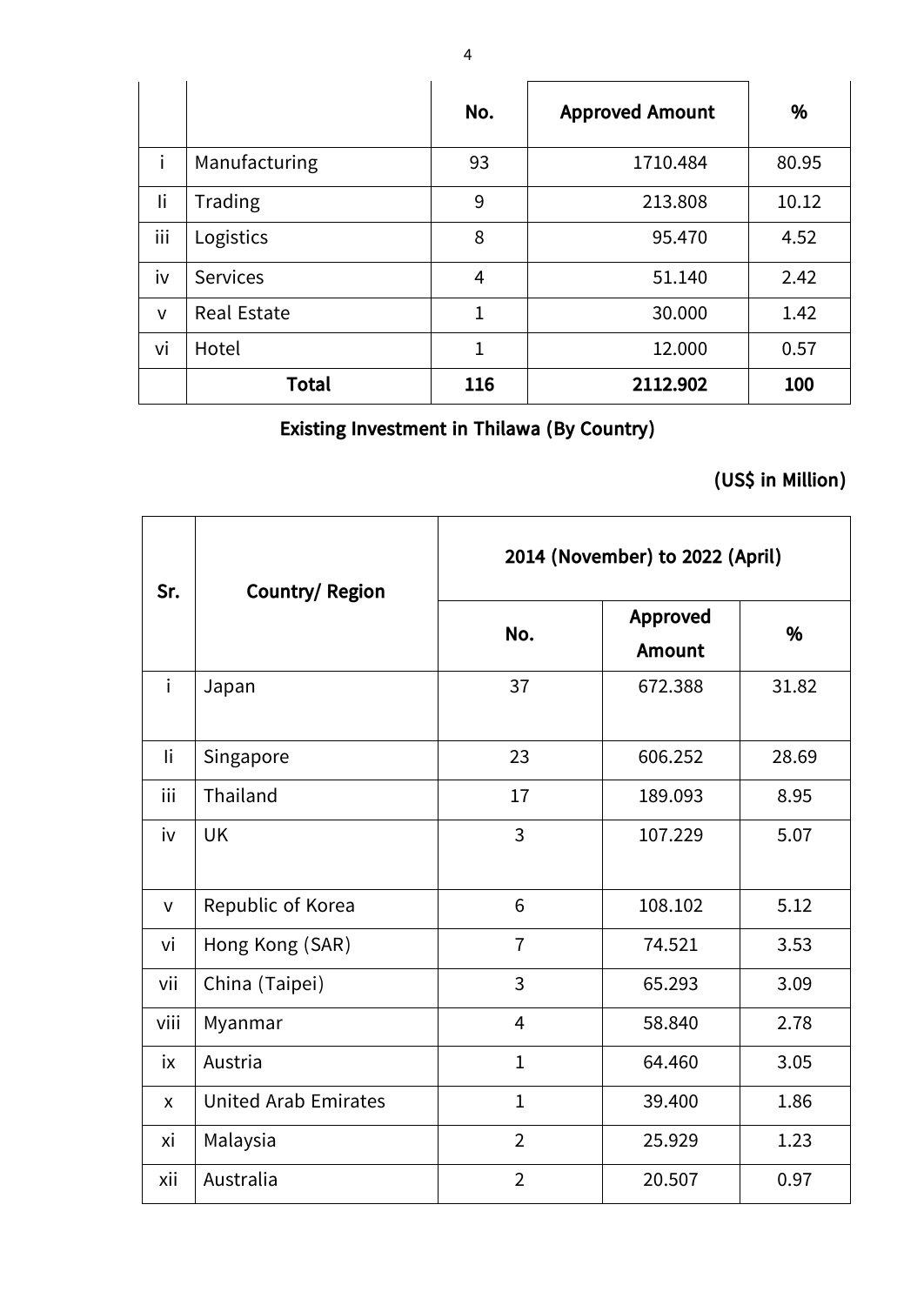| xiii  | The Netherlands   | $\overline{2}$ | 14.400   | 0.68 |
|-------|-------------------|----------------|----------|------|
|       |                   |                |          |      |
| xiv   | Panama            | $\mathbf 1$    | 13.908   | 0.66 |
|       |                   |                |          |      |
| XV    | Denmark           | $\mathbf{1}$   | 13.500   | 0.64 |
|       |                   |                |          |      |
| xvi   | China             | $\mathbf 1$    | 12.000   | 0.57 |
|       |                   |                |          |      |
| xvii  | Brunei Darussalam | $\mathbf{1}$   | 8.500    | 0.40 |
| xviii | Vietnam           | $\overline{2}$ | 7.580    | 0.36 |
| xix   | Switzerland       | $\mathbf{1}$   | 7.300    | 0.35 |
| XX    | France            | $\mathbf{1}$   | 3.700    | 0.18 |
|       | <b>Total</b>      | 116            | 2112.902 | 100  |

# **Existing Investment in Thilawa (Zone)**

**(US \$ in Million)**

| Sr. | Zone                                           |     | 2014 (November) to 2022 (April)       |       |  |
|-----|------------------------------------------------|-----|---------------------------------------|-------|--|
|     |                                                | No. | <b>Approved</b><br>%<br><b>Amount</b> | No.   |  |
| i.  | <b>Industrial Zone Area</b>                    |     |                                       |       |  |
| (a) | <b>Promotion Zone</b>                          | 70  | 1614.719                              | 76.42 |  |
| (b) | Free Zone                                      | 43  | 453.083                               | 21.44 |  |
| ii. | <b>Residence and</b><br><b>Commercial Area</b> | 3   | 45.100                                | 2.13  |  |
|     | စုစုပေါင်း                                     | 116 | 2112.902                              | 100   |  |

**Japan Investment in Myanmar**

5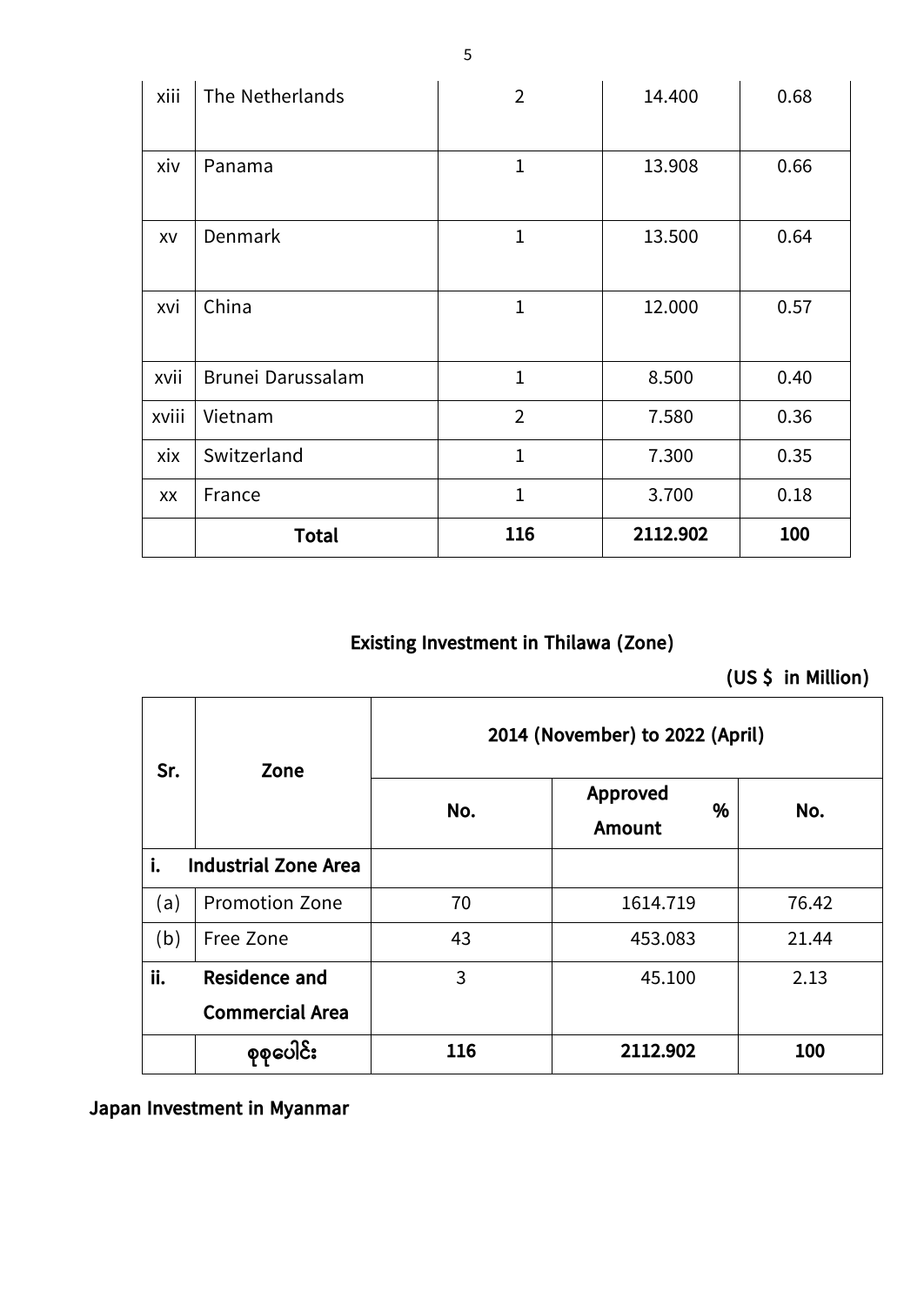3. Among 52 countries and regions investing in Myanmar, Japan occupies the  $9^{\text{th}}$ position according to the investment projects permitted by the Myanmar Investment Commission as of April, 2022.

4. A total of 126 investment projects with the total amount of USD 1853.610 million are permitted as of April, 2022:

| Sr.   | <b>Particular</b>                    | No.            | <b>Approved Amount</b><br>(USD in million) |
|-------|--------------------------------------|----------------|--------------------------------------------|
| i.    | Livestocks & Fisheries Sector        | $\overline{4}$ | 18.972                                     |
| ii.   | <b>Manufacturing Sector</b>          | 85             | 521.714                                    |
| iii.  | Agriculture Sector                   | 3              | 22.458                                     |
| iv.   | Oil & Gas Sector                     | $\mathbf{1}$   | 40.000                                     |
| v.    | <b>Hotels and Tourism Sector</b>     | 5              | 89.508                                     |
| vi.   | Real Estate Development Sector       | 3              | 85.045                                     |
| vii.  | <b>Other Services Sector</b>         | 21             | 334.229                                    |
| viii. | Transport & Telecommunication Sector | $\overline{2}$ | 222.880                                    |
| ix.   | <b>Power Sector</b>                  | $\overline{2}$ | 518.804                                    |
|       | <b>Total</b>                         | 126            | 1853.610                                   |

5. Among them, a total of 110 investment projects with the amount of USD 1569.282 million are existing at the present:

| Sr. | <b>Particular</b> | No. | <b>Approved Amount</b><br>(USD in million) |
|-----|-------------------|-----|--------------------------------------------|
|-----|-------------------|-----|--------------------------------------------|

6